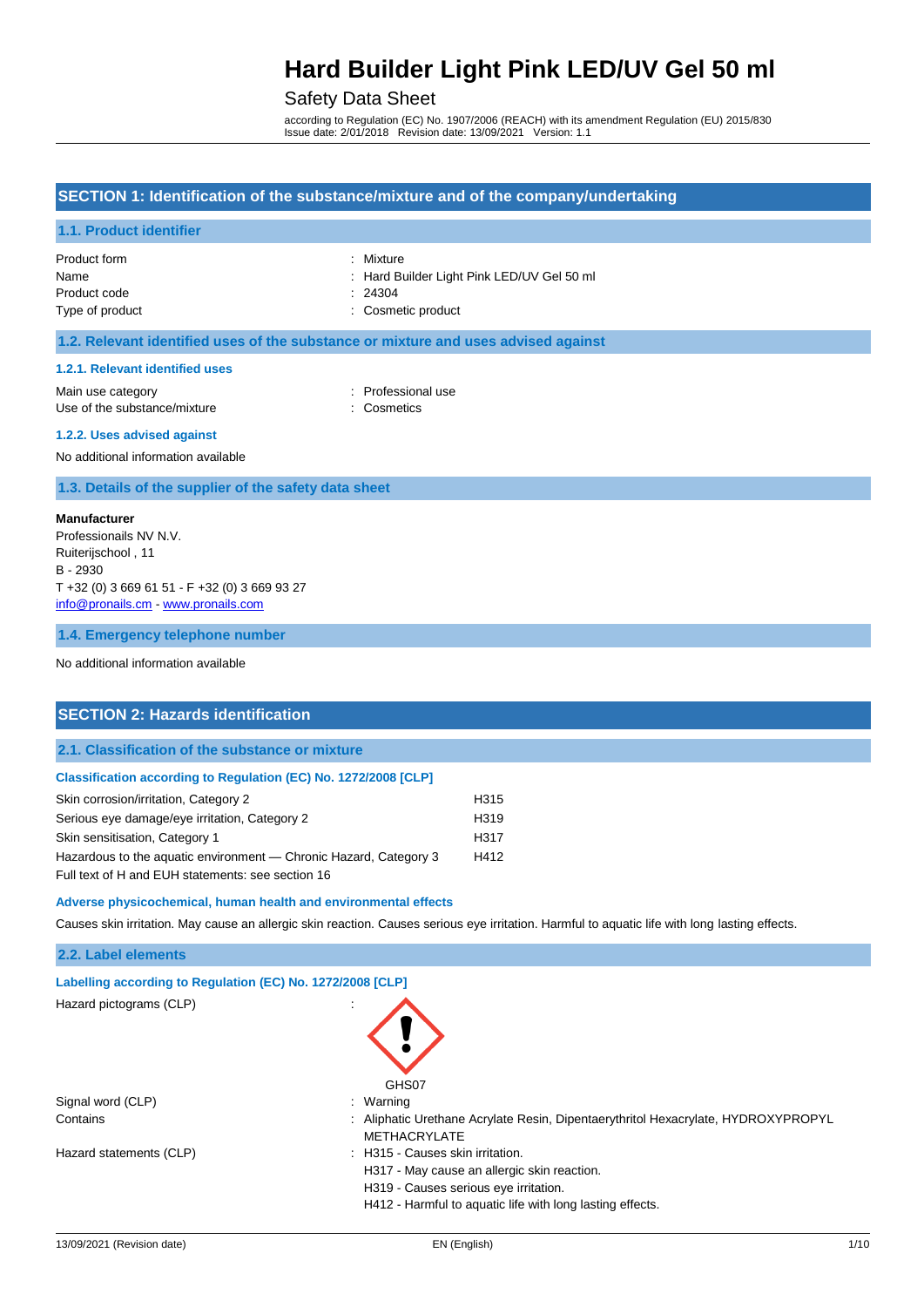## Safety Data Sheet

according to Regulation (EC) No. 1907/2006 (REACH) with its amendment Regulation (EU) 2015/830

| Precautionary statements (CLP)                                                | : P261 - Avoid breathing vapours.<br>P264 - Wash hands thoroughly after handling.<br>P280 - Wear eye protection.<br>P333+P313 - If skin irritation or rash occurs: Get medical advice/attention.<br>P337+P313 - If eye irritation persists: Get medical advice/attention.<br>P362+P364 - Take off contaminated clothing and wash it before reuse. |
|-------------------------------------------------------------------------------|---------------------------------------------------------------------------------------------------------------------------------------------------------------------------------------------------------------------------------------------------------------------------------------------------------------------------------------------------|
| Labelling according to: exemption for packages of a capacity of 125ml or less |                                                                                                                                                                                                                                                                                                                                                   |
| Hazard pictograms (CLP)                                                       |                                                                                                                                                                                                                                                                                                                                                   |
| Signal word (CLP)                                                             | GHS07<br>: Warning                                                                                                                                                                                                                                                                                                                                |
| Hazardous ingredients                                                         | : Aliphatic Urethane Acrylate Resin, Dipentaerythritol Hexacrylate, HYDROXYPROPYL<br><b>METHACRYLATE</b>                                                                                                                                                                                                                                          |
| Hazard statements (CLP)                                                       | : H317 - May cause an allergic skin reaction.<br>H412 - Harmful to aquatic life with long lasting effects.                                                                                                                                                                                                                                        |
| Precautionary statements (CLP)                                                | : P261 - Avoid breathing vapours.<br>P280 - Wear eye protection.<br>P333+P313 - If skin irritation or rash occurs: Get medical advice/attention.<br>P362+P364 - Take off contaminated clothing and wash it before reuse.                                                                                                                          |

## **2.3. Other hazards**

No additional information available

## **SECTION 3: Composition/information on ingredients**

## **3.1. Substances**

## Not applicable

## **3.2. Mixtures**

| <b>Name</b>                                 | <b>Product identifier</b>                                              | $\frac{9}{6}$ | <b>Classification according to</b><br><b>Regulation (EC) No. 1272/2008</b><br>[CLP] |
|---------------------------------------------|------------------------------------------------------------------------|---------------|-------------------------------------------------------------------------------------|
| ALIPHATIC URETHANE ACRYLATE RESIN           |                                                                        | $50 - 75$     | Eye Irrit. 2, H319<br>Skin Sens. 1, H317<br>Aquatic Chronic 3, H412                 |
| DI-HEMA TRIMETHYLHEXYL DICARBAMATE          | CAS-No.: 41137-60-4                                                    | $10 - 25$     | Skin Irrit. 2, H315<br>Eye Irrit. 2, H319<br>STOT SE 3, H335                        |
| <b>PPG-5 METHACRYLATE</b>                   | CAS-No.: 39420-45-6<br>EC-No.: 609-674-6                               | $5 - 10$      | Not classified                                                                      |
| DIPENTAERYTHRITOL HEXACRYLATE               | CAS-No.: 29570-58-9                                                    | $1 - 5$       | Eye Irrit. 2, H319<br>Skin Sens. 1, H317<br>Aquatic Chronic 3, H412                 |
| HYDROXYCYCLOHEXYL PHENYL KETONE             | CAS-No.: 947-19-3<br>EC-No.: 213-426-9                                 | $0,1 - 1$     | Eye Irrit. 2, H319                                                                  |
| <b>HYDROXYPROPYL METHACRYLATE</b>           | CAS-No.: 27813-02-1<br>EC-No.: 248-666-3                               | $0.1 - 1$     | Skin Irrit. 2, H315<br>Eye Irrit. 2, H319<br>Skin Sens. 1, H317<br>STOT SE 3, H335  |
| TRIMETHYLBENZOYL DIPHENYLPHOSPHINE<br>OXIDE | CAS-No.: 75980-60-8<br>EC-No.: 278-355-8<br>EC Index-No.: 015-203-00-X | $0,1 - 1$     | Repr. 2, H361f                                                                      |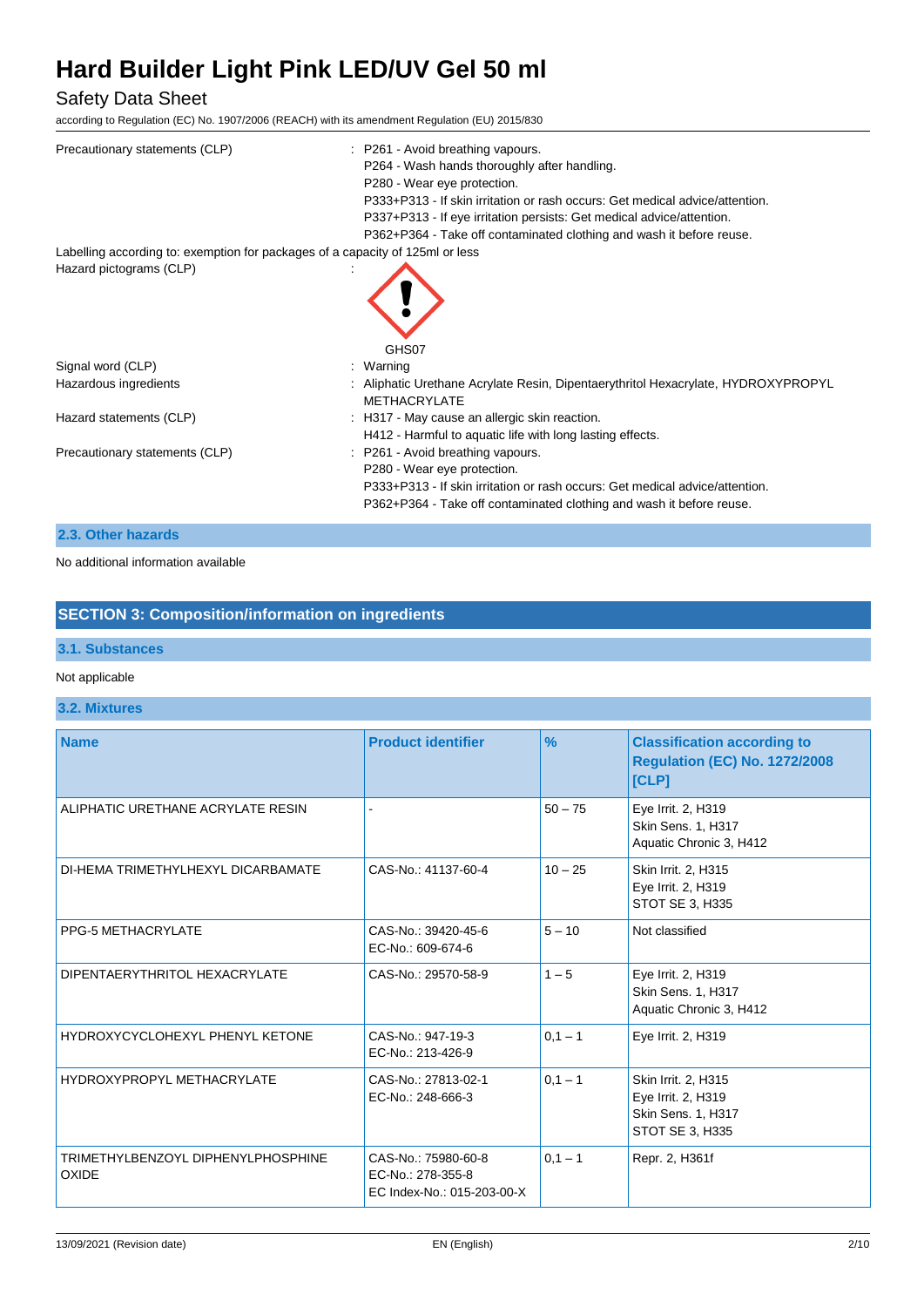## Safety Data Sheet

according to Regulation (EC) No. 1907/2006 (REACH) with its amendment Regulation (EU) 2015/830

| <b>Name</b>           | <b>Product identifier</b>                | $\frac{9}{6}$ | <b>Classification according to</b><br>Regulation (EC) No. 1272/2008<br>[CLP] |
|-----------------------|------------------------------------------|---------------|------------------------------------------------------------------------------|
| METHYL BENZOYLFORMATE | CAS-No.: 15206-55-0<br>EC-No.: 239-263-3 | $0,1 - 1$     | Not classified                                                               |
| CI 45410              | CAS-No.: 18472-87-2<br>EC-No.: 242-355-6 | < 0.1         | Not classified                                                               |

Full text of H and EUH statements: see section 16

| <b>SECTION 4: First aid measures</b>                                      |                                                                                                                                                                                     |
|---------------------------------------------------------------------------|-------------------------------------------------------------------------------------------------------------------------------------------------------------------------------------|
| 4.1. Description of first aid measures                                    |                                                                                                                                                                                     |
| First-aid measures after inhalation                                       | : Remove person to fresh air and keep comfortable for breathing.                                                                                                                    |
| First-aid measures after skin contact                                     | : Wash skin with plenty of water. Take off contaminated clothing. If skin irritation or rash<br>occurs: Get medical advice/attention.                                               |
| First-aid measures after eye contact                                      | : Rinse cautiously with water for several minutes. Remove contact lenses, if present and easy<br>to do. Continue rinsing. If eye irritation persists: Get medical advice/attention. |
| First-aid measures after ingestion                                        | : Call a poison center or a doctor if you feel unwell.                                                                                                                              |
| 4.2. Most important symptoms and effects, both acute and delayed          |                                                                                                                                                                                     |
| Symptoms/effects after skin contact<br>Symptoms/effects after eye contact | Irritation. May cause an allergic skin reaction.<br>: Eve irritation.                                                                                                               |

**4.3. Indication of any immediate medical attention and special treatment needed**

Treat symptomatically.

| <b>SECTION 5: Firefighting measures</b>                    |                                                                                                                                             |
|------------------------------------------------------------|---------------------------------------------------------------------------------------------------------------------------------------------|
| 5.1. Extinguishing media                                   |                                                                                                                                             |
| Suitable extinguishing media                               | : Water spray. Dry powder. Foam. Carbon dioxide.                                                                                            |
| 5.2. Special hazards arising from the substance or mixture |                                                                                                                                             |
| Hazardous decomposition products in case of fire           | : Toxic fumes may be released.                                                                                                              |
| 5.3. Advice for firefighters                               |                                                                                                                                             |
| Protection during firefighting                             | : Do not attempt to take action without suitable protective equipment. Self-contained<br>breathing apparatus. Complete protective clothing. |

| <b>SECTION 6: Accidental release measures</b> |                                                                                                                                                                |  |  |  |
|-----------------------------------------------|----------------------------------------------------------------------------------------------------------------------------------------------------------------|--|--|--|
|                                               | 6.1. Personal precautions, protective equipment and emergency procedures                                                                                       |  |  |  |
| 6.1.1. For non-emergency personnel            |                                                                                                                                                                |  |  |  |
| <b>Emergency procedures</b>                   | Ventilate spillage area. Avoid contact with skin and eyes. Avoid breathing<br>÷<br>dust/fume/gas/mist/vapours/spray.                                           |  |  |  |
| 6.1.2. For emergency responders               |                                                                                                                                                                |  |  |  |
| Protective equipment                          | : Do not attempt to take action without suitable protective equipment. For further information<br>refer to section 8: "Exposure controls/personal protection". |  |  |  |
| <b>6.2. Environmental precautions</b>         |                                                                                                                                                                |  |  |  |

Avoid release to the environment.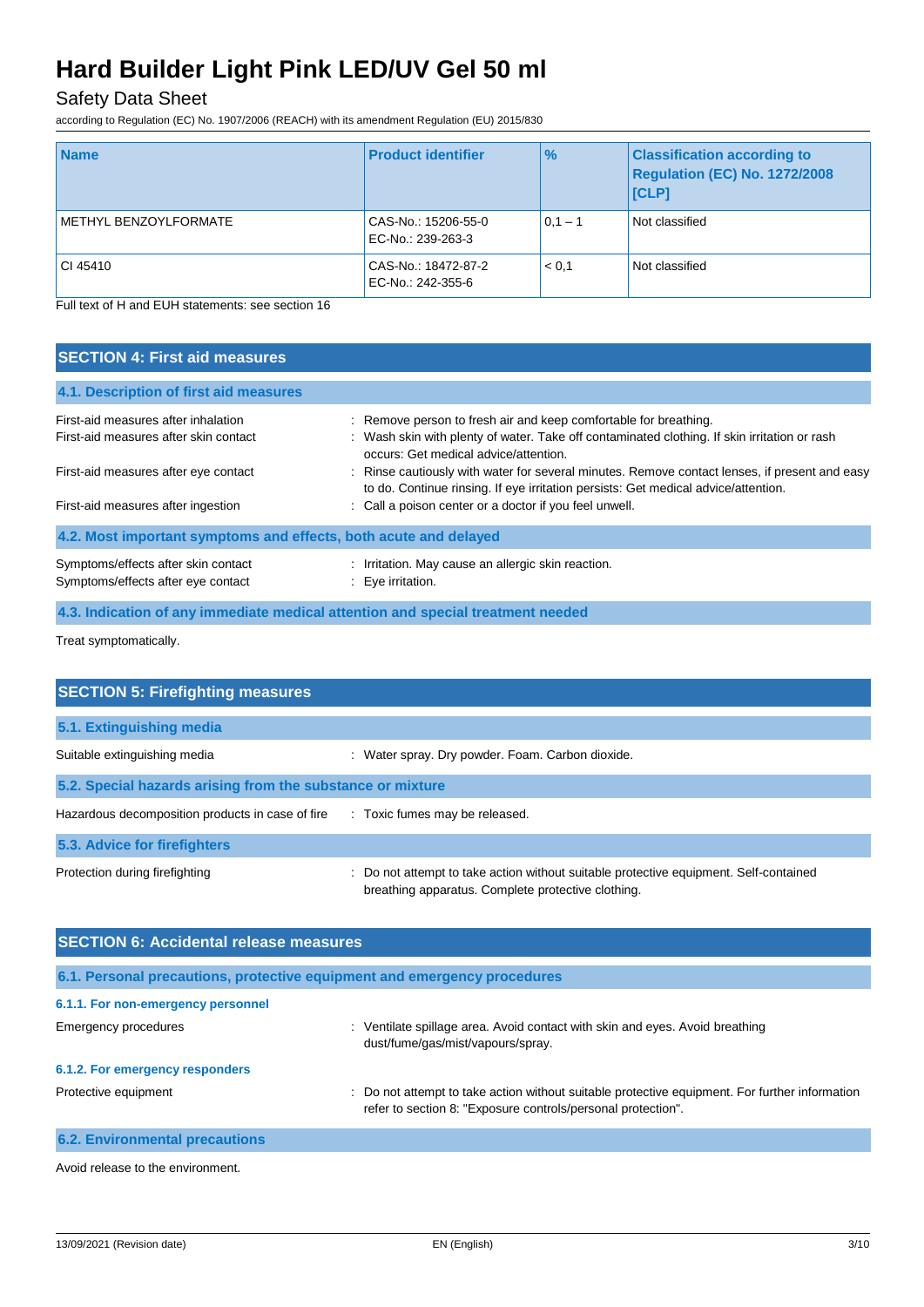## Safety Data Sheet

according to Regulation (EC) No. 1907/2006 (REACH) with its amendment Regulation (EU) 2015/830

| 6.3. Methods and material for containment and cleaning up |                                                                                                                    |  |  |
|-----------------------------------------------------------|--------------------------------------------------------------------------------------------------------------------|--|--|
| Methods for cleaning up<br>Other information              | : Take up liquid spill into absorbent material.<br>: Dispose of materials or solid residues at an authorized site. |  |  |
| 6.4. Reference to other sections                          |                                                                                                                    |  |  |

For further information refer to section 13.

| <b>SECTION 7: Handling and storage</b> |                                                                                                                                                                                                                           |
|----------------------------------------|---------------------------------------------------------------------------------------------------------------------------------------------------------------------------------------------------------------------------|
| 7.1. Precautions for safe handling     |                                                                                                                                                                                                                           |
| Precautions for safe handling          | : Ensure good ventilation of the work station. Avoid contact with skin and eyes. Wear<br>personal protective equipment. Avoid breathing dust/fume/gas/mist/vapours/spray.                                                 |
| Hygiene measures                       | : Wash contaminated clothing before reuse. Contaminated work clothing should not be<br>allowed out of the workplace. Do not eat, drink or smoke when using this product. Always<br>wash hands after handling the product. |

**7.2. Conditions for safe storage, including any incompatibilities**

Storage conditions **Storage conditions** : Store in a well-ventilated place. Keep cool.

**7.3. Specific end use(s)**

No additional information available

### **SECTION 8: Exposure controls/personal protection**

## **8.1. Control parameters**

**8.1.1 National occupational exposure and biological limit values**

No additional information available

#### **8.1.2. Recommended monitoring procedures**

No additional information available

#### **8.1.3. Air contaminants formed**

No additional information available

#### **8.1.4. DNEL and PNEC**

No additional information available

### **8.1.5. Control banding**

No additional information available

**8.2. Exposure controls**

#### **8.2.1. Appropriate engineering controls**

#### **Appropriate engineering controls:**

Ensure good ventilation of the work station.

**8.2.2. Personal protection equipment**

#### **Personal protective equipment symbol(s):**



### **8.2.2.1. Eye and face protection**

**Eye protection:** Safety glasses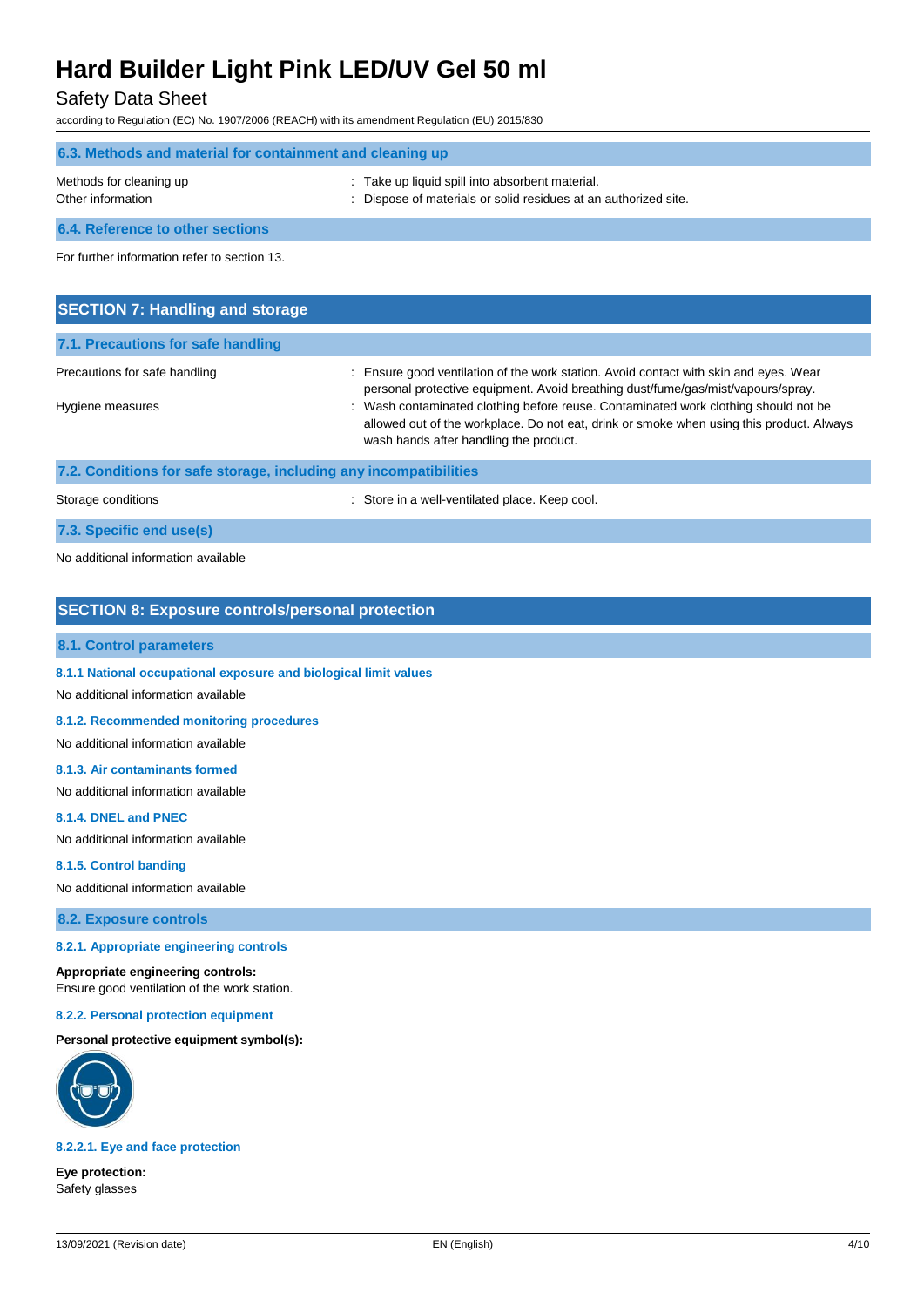## Safety Data Sheet

according to Regulation (EC) No. 1907/2006 (REACH) with its amendment Regulation (EU) 2015/830

#### **8.2.2.2. Skin protection**

#### **Skin and body protection:**

Wear suitable protective clothing

#### **Hand protection:**

Protective gloves

#### **8.2.2.3. Respiratory protection**

#### **Respiratory protection:**

In case of insufficient ventilation, wear suitable respiratory equipment

#### **8.2.2.4. Thermal hazards**

No additional information available

**8.2.3. Environmental exposure controls**

#### **Environmental exposure controls:**

Avoid release to the environment.

## **SECTION 9: Physical and chemical properties**

## **9.1. Information on basic physical and chemical properties**

| Physical state                                  | Liquid                 |
|-------------------------------------------------|------------------------|
| Appearance                                      | Liquid.                |
| Colour                                          | light pink.            |
| Odour                                           | characteristic.        |
| Odour threshold                                 | No data available      |
| рH                                              | No data available      |
| Relative evaporation rate (butylacetate=1)      | No data available      |
| Melting point                                   | Not applicable         |
| Freezing point                                  | No data available      |
| Boiling point                                   | No data available      |
| Flash point                                     | No data available      |
| Auto-ignition temperature                       | No data available      |
| Decomposition temperature                       | No data available      |
| Flammability (solid, gas)                       | Not applicable         |
| Vapour pressure                                 | No data available      |
| Relative vapour density at 20 °C                | No data available      |
| Relative density                                | No data available      |
| Density                                         | $1,1$ g/m <sup>3</sup> |
| Solubility                                      | No data available      |
| Partition coefficient n-octanol/water (Log Pow) | No data available      |
| Viscosity, kinematic                            | No data available      |
| Viscosity, dynamic                              | No data available      |
| <b>Explosive properties</b>                     | No data available      |
| Oxidising properties                            | No data available      |
| <b>Explosive limits</b>                         | No data available      |

#### **9.2. Other information**

No additional information available

## **SECTION 10: Stability and reactivity**

#### **10.1. Reactivity**

The product is non-reactive under normal conditions of use, storage and transport.

### **10.2. Chemical stability**

Stable under normal conditions.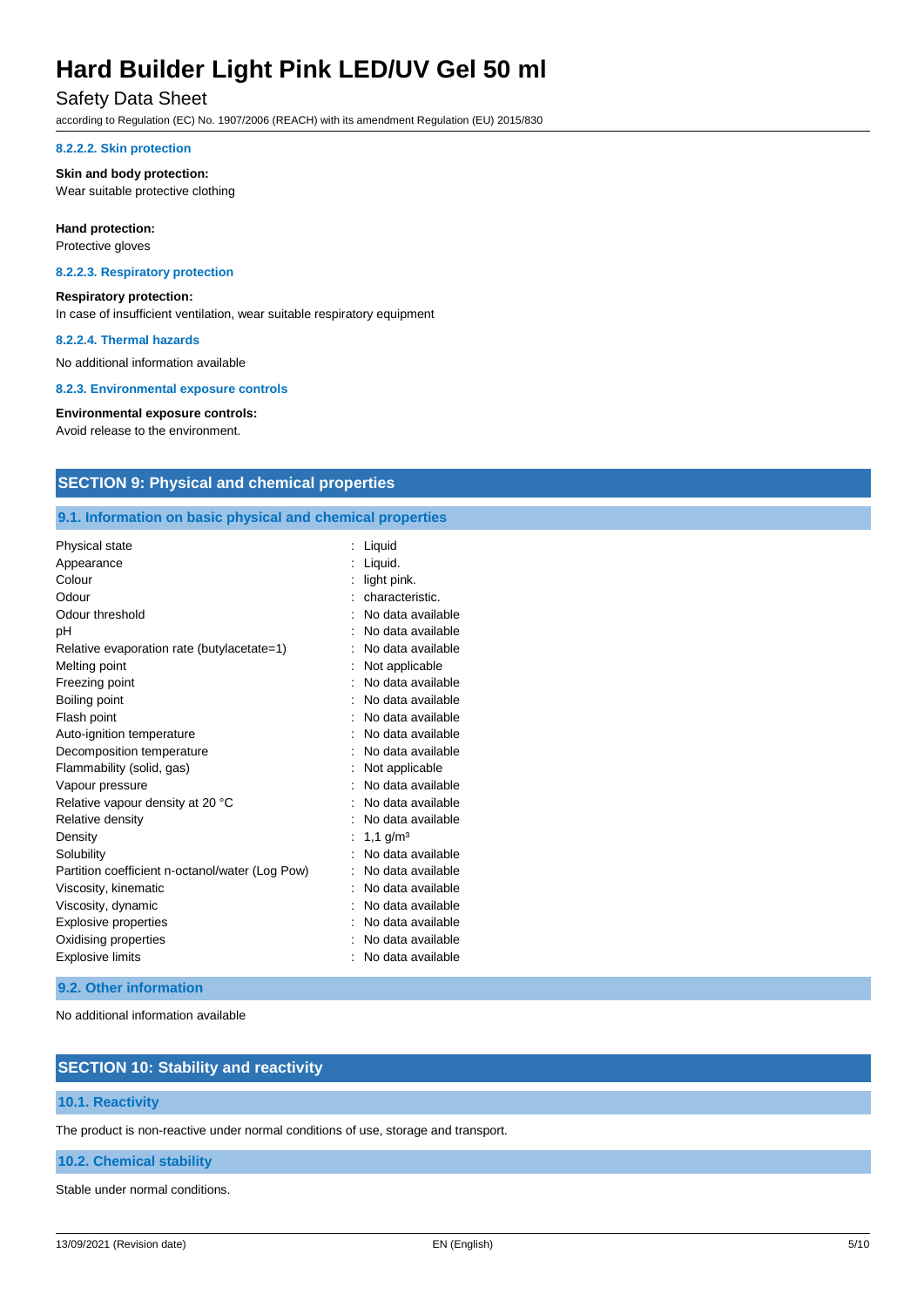## Safety Data Sheet

according to Regulation (EC) No. 1907/2006 (REACH) with its amendment Regulation (EU) 2015/830

| 10.3. Possibility of hazardous reactions                                |
|-------------------------------------------------------------------------|
| No dangerous reactions known under normal conditions of use.            |
| 10.4. Conditions to avoid                                               |
| None under recommended storage and handling conditions (see section 7). |
| 10.5. Incompatible materials                                            |
| No additional information available                                     |
| 10.6. Hazardous decomposition products                                  |

Under normal conditions of storage and use, hazardous decomposition products should not be produced.

| <b>SECTION 11: Toxicological information</b>                                    |                                                                                                                                                                                                                                                                                     |  |
|---------------------------------------------------------------------------------|-------------------------------------------------------------------------------------------------------------------------------------------------------------------------------------------------------------------------------------------------------------------------------------|--|
| 11.1 Information on toxicological effects                                       |                                                                                                                                                                                                                                                                                     |  |
| Acute toxicity (oral)<br>Acute toxicity (dermal)<br>Acute toxicity (inhalation) | Not classified<br>Not classified<br>Not classified                                                                                                                                                                                                                                  |  |
| <b>HYDROXYCYCLOHEXYL PHENYL KETONE (947-19-3)</b>                               |                                                                                                                                                                                                                                                                                     |  |
| LD50 oral rat                                                                   | > 2500 mg/kg bodyweight Animal: rat, Guideline: OECD Guideline 401 (Acute Oral<br>Toxicity)                                                                                                                                                                                         |  |
| LD50 dermal rat                                                                 | > 5000 mg/kg bodyweight Animal: rat, Guideline: OECD Guideline 402 (Acute Dermal<br>Toxicity)                                                                                                                                                                                       |  |
| LC50 inhalation rat (mg/l)                                                      | > 1 mg/l air Animal: rat, Guideline: OECD Guideline 403 (Acute Inhalation Toxicity)                                                                                                                                                                                                 |  |
| TRIMETHYLBENZOYL DIPHENYLPHOSPHINE OXIDE (75980-60-8)                           |                                                                                                                                                                                                                                                                                     |  |
| LD50 oral rat                                                                   | > 5000 mg/kg bodyweight Animal: rat, Guideline: OECD Guideline 401 (Acute Oral<br>Toxicity)                                                                                                                                                                                         |  |
| LD50 dermal rat                                                                 | > 2000 mg/kg bodyweight Animal: rat, Guideline: OECD Guideline 402 (Acute Dermal<br>Toxicity), Guideline: EU Method B.3 (Acute Toxicity (Dermal)), Guideline: EPA OPPTS<br>870.1200 (Acute Dermal Toxicity), Guideline: other: Japan MAFF Testing Guideline of 12<br>Nosan No. 8147 |  |
| <b>METHYL BENZOYLFORMATE (15206-55-0)</b>                                       |                                                                                                                                                                                                                                                                                     |  |
| LD50 oral rat                                                                   | 6800 - 10000 mg/kg bodyweight Animal: rat, Guideline: OECD Guideline 401 (Acute Oral<br>Toxicity)                                                                                                                                                                                   |  |
| CI 45410 (18472-87-2)                                                           |                                                                                                                                                                                                                                                                                     |  |
| LD50 oral rat                                                                   | 8400 mg/kg                                                                                                                                                                                                                                                                          |  |
| Skin corrosion/irritation<br>Serious eye damage/irritation                      | Causes skin irritation.<br>Causes serious eye irritation.                                                                                                                                                                                                                           |  |
| Respiratory or skin sensitisation                                               | May cause an allergic skin reaction.                                                                                                                                                                                                                                                |  |
| Germ cell mutagenicity                                                          | Not classified                                                                                                                                                                                                                                                                      |  |
| Carcinogenicity                                                                 | Not classified                                                                                                                                                                                                                                                                      |  |
| Reproductive toxicity                                                           | Not classified                                                                                                                                                                                                                                                                      |  |
| STOT-single exposure                                                            | Not classified                                                                                                                                                                                                                                                                      |  |
| DI-HEMA TRIMETHYLHEXYL DICARBAMATE (41137-60-4)                                 |                                                                                                                                                                                                                                                                                     |  |
| STOT-single exposure                                                            | May cause respiratory irritation.                                                                                                                                                                                                                                                   |  |
| HYDROXYPROPYL METHACRYLATE (27813-02-1)                                         |                                                                                                                                                                                                                                                                                     |  |
| STOT-single exposure                                                            | May cause respiratory irritation.                                                                                                                                                                                                                                                   |  |
| STOT-repeated exposure                                                          | Not classified                                                                                                                                                                                                                                                                      |  |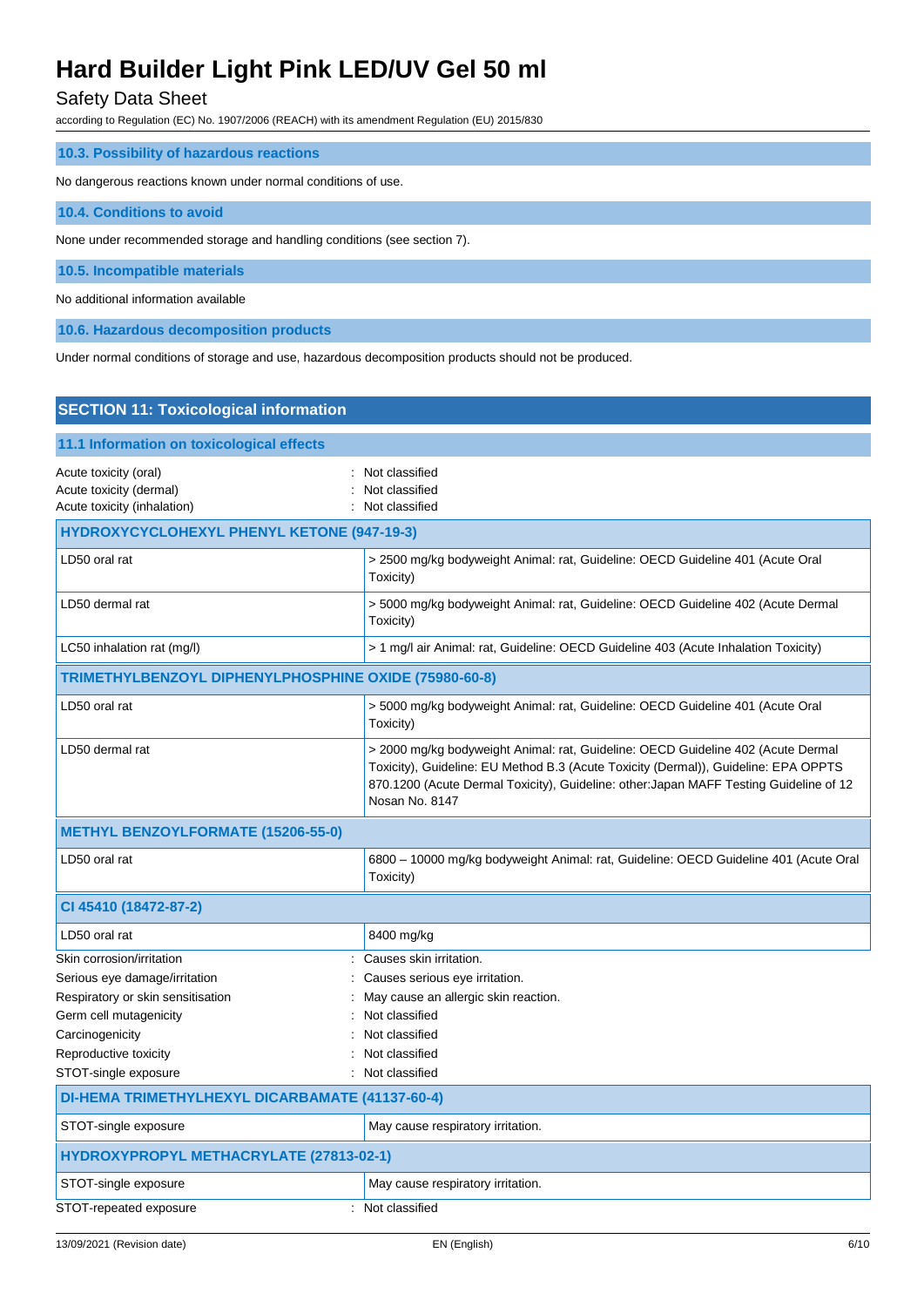## Safety Data Sheet

according to Regulation (EC) No. 1907/2006 (REACH) with its amendment Regulation (EU) 2015/830

| HYDROXYCYCLOHEXYL PHENYL KETONE (947-19-3)                                                                                          |                                                                                                                                                |  |
|-------------------------------------------------------------------------------------------------------------------------------------|------------------------------------------------------------------------------------------------------------------------------------------------|--|
| NOAEL (oral, rat, 90 days)                                                                                                          | 300 mg/kg bodyweight Animal: rat, Guideline: OECD Guideline 408 (Repeated Dose 90-<br>Day Oral Toxicity in Rodents)                            |  |
| Aspiration hazard                                                                                                                   | Not classified                                                                                                                                 |  |
| <b>SECTION 12: Ecological information</b>                                                                                           |                                                                                                                                                |  |
| 12.1. Toxicity                                                                                                                      |                                                                                                                                                |  |
| Ecology - general<br>Hazardous to the aquatic environment, short-term<br>(acute)<br>Hazardous to the aquatic environment, long-term | Harmful to aquatic life with long lasting effects.<br>Not classified<br>: Harmful to aquatic life with long lasting effects.                   |  |
| (chronic)                                                                                                                           |                                                                                                                                                |  |
| HYDROXYCYCLOHEXYL PHENYL KETONE (947-19-3)                                                                                          |                                                                                                                                                |  |
| LC50 - Fish [1]                                                                                                                     | 24 mg/l Test organisms (species): Danio rerio (previous name: Brachydanio rerio)                                                               |  |
| EC50 - Daphnia [1]                                                                                                                  | 53,9 mg/l Test organisms (species): Daphnia magna                                                                                              |  |
| EC50 72h - Algae [1]                                                                                                                | 14,4 mg/l Test organisms (species): Desmodesmus subspicatus (previous name:<br>Scenedesmus subspicatus)                                        |  |
| EC50 72h - Algae [2]                                                                                                                | 4,68 mg/l Test organisms (species): Desmodesmus subspicatus (previous name:<br>Scenedesmus subspicatus)                                        |  |
| TRIMETHYLBENZOYL DIPHENYLPHOSPHINE OXIDE (75980-60-8)                                                                               |                                                                                                                                                |  |
| EC50 - Daphnia [1]                                                                                                                  | 3,53 mg/l Test organisms (species): Daphnia magna                                                                                              |  |
| EC50 72h - Algae [1]                                                                                                                | > 2,01 mg/l Test organisms (species): Pseudokirchneriella subcapitata (previous names:<br>Raphidocelis subcapitata, Selenastrum capricornutum) |  |
| CI 45410 (18472-87-2)                                                                                                               |                                                                                                                                                |  |
| LC50 - Fish [1]                                                                                                                     | 34,984 mg/l Source: ECOSAR                                                                                                                     |  |
| EC50 96h - Algae [1]                                                                                                                | 2,878 mg/l Source: ECOSAR                                                                                                                      |  |
| 12.2. Persistence and degradability                                                                                                 |                                                                                                                                                |  |
| No additional information available                                                                                                 |                                                                                                                                                |  |
| 12.3. Bioaccumulative potential                                                                                                     |                                                                                                                                                |  |
| CI 45410 (18472-87-2)                                                                                                               |                                                                                                                                                |  |
| Partition coefficient n-octanol/water (Log Pow)                                                                                     | 1,32 Source: ECHA                                                                                                                              |  |
| 12.4. Mobility in soil                                                                                                              |                                                                                                                                                |  |
| No additional information available                                                                                                 |                                                                                                                                                |  |
| 12.5. Results of PBT and vPvB assessment                                                                                            |                                                                                                                                                |  |

No additional information available

**12.6. Other adverse effects**

No additional information available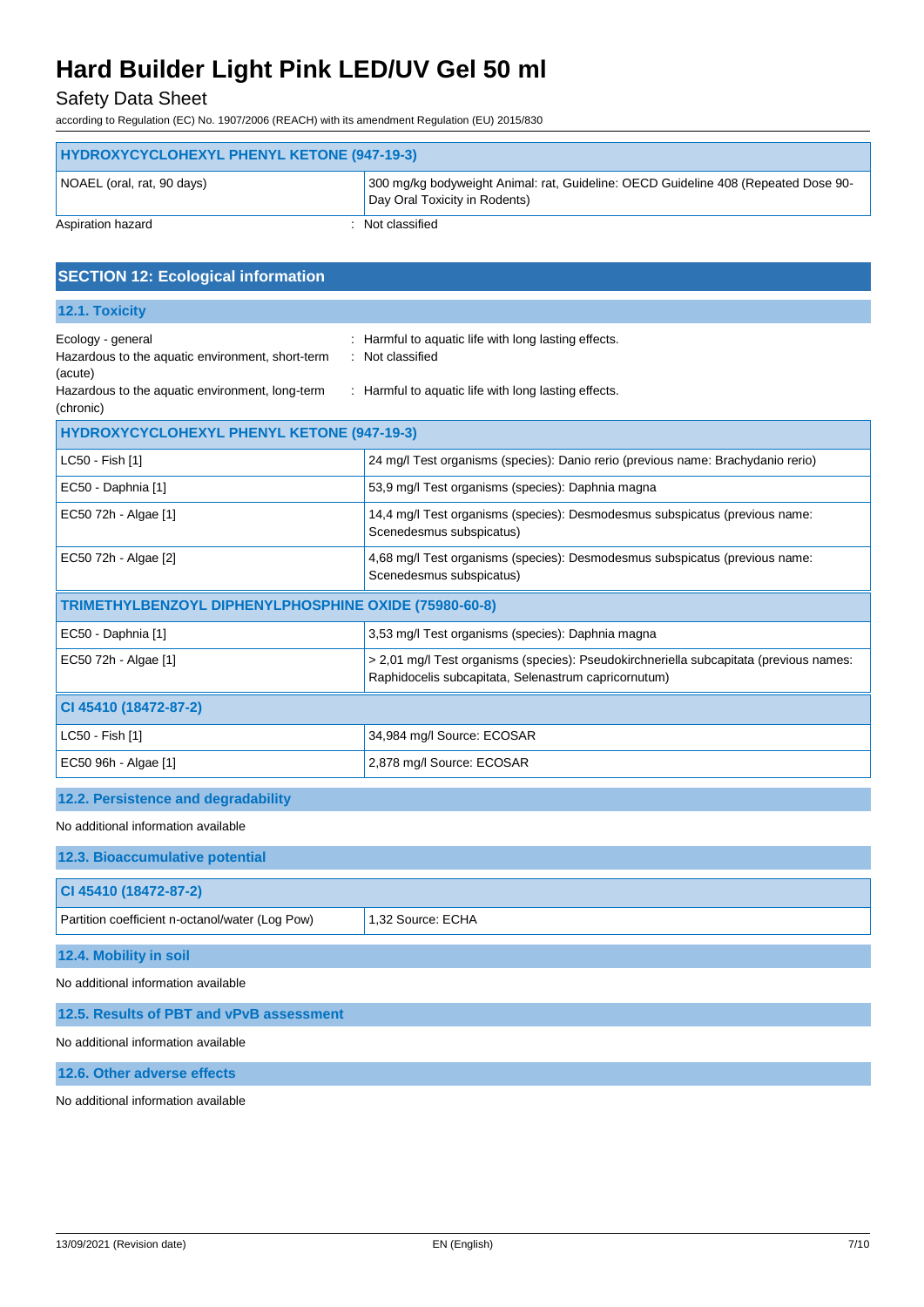## Safety Data Sheet

according to Regulation (EC) No. 1907/2006 (REACH) with its amendment Regulation (EU) 2015/830

| <b>SECTION 13: Disposal considerations</b>                                                                                                           |                                                                                             |
|------------------------------------------------------------------------------------------------------------------------------------------------------|---------------------------------------------------------------------------------------------|
| 13.1. Waste treatment methods                                                                                                                        |                                                                                             |
| Waste treatment methods                                                                                                                              | Dispose of contents/container in accordance with licensed collector's sorting instructions. |
| <b>SECTION 14: Transport information</b>                                                                                                             |                                                                                             |
| In accordance with ADR / IMDG / IATA / ADN / RID                                                                                                     |                                                                                             |
| 14.1 UN number                                                                                                                                       |                                                                                             |
| UN-No. (ADR)<br>UN-No. (IMDG)<br>UN-No. (IATA)<br>UN-No. (ADN)<br>UN-No. (RID)                                                                       | : Not applicable<br>Not applicable<br>Not applicable<br>Not applicable<br>Not applicable    |
| 14.2. UN proper shipping name                                                                                                                        |                                                                                             |
| Proper Shipping Name (ADR)<br>Proper Shipping Name (IMDG)<br>Proper Shipping Name (IATA)<br>Proper Shipping Name (ADN)<br>Proper Shipping Name (RID) | Not applicable<br>Not applicable<br>Not applicable<br>Not applicable<br>: Not applicable    |
| 14.3. Transport hazard class(es)                                                                                                                     |                                                                                             |
| <b>ADR</b><br>Transport hazard class(es) (ADR)                                                                                                       | : Not applicable                                                                            |
| <b>IMDG</b><br>Transport hazard class(es) (IMDG)                                                                                                     | : Not applicable                                                                            |
| <b>IATA</b><br>Transport hazard class(es) (IATA)                                                                                                     | : Not applicable                                                                            |
| <b>ADN</b><br>Transport hazard class(es) (ADN)                                                                                                       | : Not applicable                                                                            |
| <b>RID</b><br>Transport hazard class(es) (RID)                                                                                                       | : Not applicable                                                                            |
| 14.4. Packing group                                                                                                                                  |                                                                                             |
| Packing group (ADR)<br>Packing group (IMDG)<br>Packing group (IATA)<br>Packing group (ADN)<br>Packing group (RID)                                    | Not applicable<br>Not applicable<br>Not applicable<br>Not applicable<br>Not applicable      |
| <b>14.5. Environmental hazards</b>                                                                                                                   |                                                                                             |
| Dangerous for the environment<br>Marine pollutant<br>Other information                                                                               | : No<br>No<br>÷.<br>: No supplementary information available                                |
| 14.6. Special precautions for user                                                                                                                   |                                                                                             |
| <b>Overland transport</b><br>Not applicable                                                                                                          |                                                                                             |

**Transport by sea**

Not applicable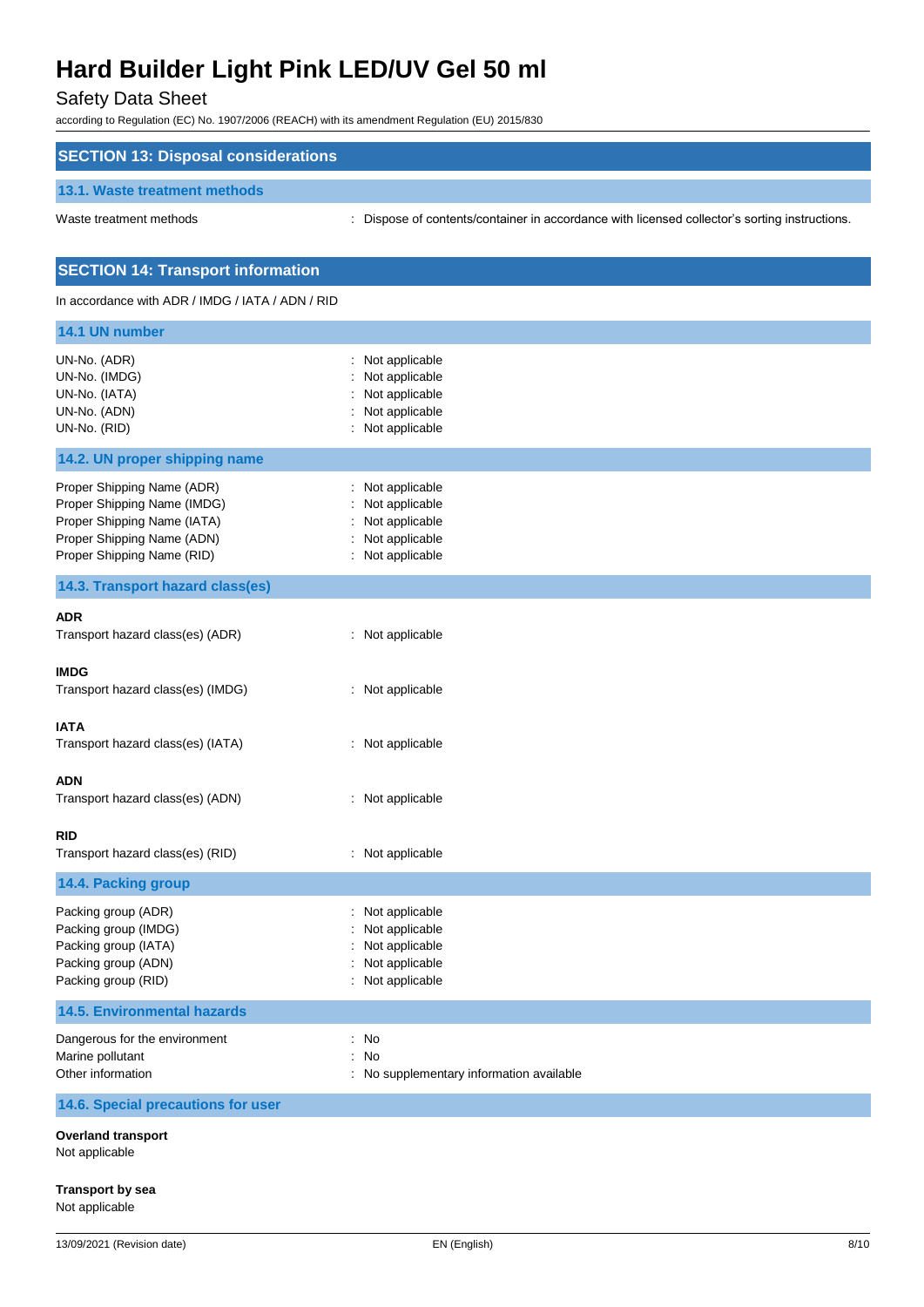## Safety Data Sheet

according to Regulation (EC) No. 1907/2006 (REACH) with its amendment Regulation (EU) 2015/830

## **Air transport**

Not applicable

## **Inland waterway transport**

Not applicable

## **Rail transport**

Not applicable

**14.7. Transport in bulk according to Annex II of Marpol and the IBC Code**

Not applicable

## **SECTION 15: Regulatory information**

**15.1. Safety, health and environmental regulations/legislation specific for the substance or mixture**

### **15.1.1. EU-Regulations**

Contains no REACH substances with Annex XVII restrictions

Contains no substance on the REACH candidate list

Contains no REACH Annex XIV substances

Contains no substance subject to Regulation (EU) No 649/2012 of the European Parliament and of the Council of 4 July 2012 concerning the export and import of hazardous chemicals.

Contains no substance subject to Regulation (EU) No 2019/1021 of the European Parliament and of the Council of 20 June 2019 on persistent organic pollutants

Contains no substance subject to Regulation (EU) 2019/1148 of the European Parliament and of the Council of 20 June 2019 on the marketing and use of explosives precursors.

#### **15.1.2. National regulations**

No additional information available

**15.2. Chemical safety assessment**

No chemical safety assessment has been carried out

## **SECTION 16: Other information**

| <b>Full text of H- and EUH-statements:</b> |                                                                                            |  |
|--------------------------------------------|--------------------------------------------------------------------------------------------|--|
| Aquatic Chronic 3                          | Hazardous to the aquatic environment — Chronic Hazard, Category 3                          |  |
| Eye Irrit. 2                               | Serious eye damage/eye irritation, Category 2                                              |  |
| H315                                       | Causes skin irritation.                                                                    |  |
| H317                                       | May cause an allergic skin reaction.                                                       |  |
| H319                                       | Causes serious eye irritation.                                                             |  |
| H335                                       | May cause respiratory irritation.                                                          |  |
| H361f                                      | Suspected of damaging fertility.                                                           |  |
| H412                                       | Harmful to aquatic life with long lasting effects.                                         |  |
| Repr. 2                                    | Reproductive toxicity, Category 2                                                          |  |
| Skin Irrit, 2                              | Skin corrosion/irritation, Category 2                                                      |  |
| Skin Sens. 1                               | Skin sensitisation, Category 1                                                             |  |
| STOT SE 3                                  | Specific target organ toxicity — Single exposure, Category 3, Respiratory tract irritation |  |

Safety Data Sheet (SDS), EU